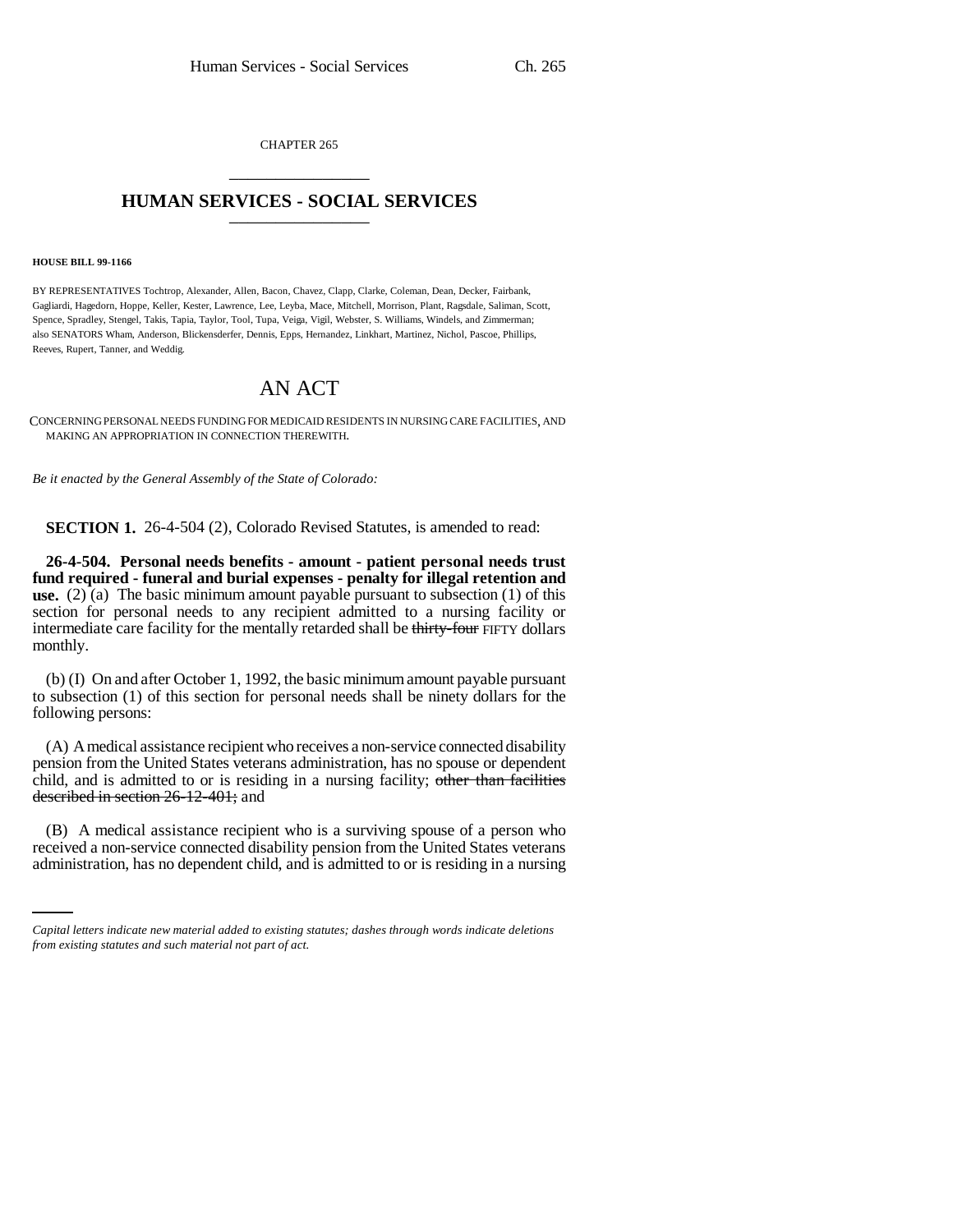facility. other than facilities described in section 26-12-401.

(II) Repealed.

**SECTION 2. Appropriation - adjustment in 1999 long bill**. (1) In addition to any other appropriation, there is hereby appropriated to the department of health care policy and financing, executive director's office, for the fiscal year beginning July 1, 1999, the sum of fourteen thousand four hundred dollars (\$14,400), or so much thereof as may be necessary, for the implementation of this act. Of said sum, seven thousand two hundred dollars (\$7,200) shall be from the general fund, and seven thousand two hundred dollars (\$7,200) shall be from federal funds anticipated to be received by the department.

(2) In addition to any other appropriation, there is hereby appropriated to the department of health care policy and financing, medical services premiums, for the fiscal year beginning July 1, 1999, the sum of one million five hundred seventy-five thousand two hundred dollars (\$1,575,200), or so much thereof as may be necessary, for the implementation of this act. Of said sum, seven hundred eighty-six thousand twenty-five dollars (\$786,025) shall be from the general fund and subject to the "(M)" notation as defined in the general appropriation act, and seven hundred eighty-nine thousand one hundred seventy-five dollars (\$789,175) shall be from federal funds anticipated to be received by the department.

(3) In addition to any other appropriation, there is hereby appropriated to the department of human services, office of information technology services, for the fiscal year beginning July 1, 1999, the sum of fourteen thousand four hundred dollars (\$14,400), or so much thereof as may be necessary, for the implementation of this act. Said sum shall be from cash funds exempt received from the department of health care policy and financing out of the appropriation made in subsection (1) of this section.

(4) In addition to any other appropriation, there is hereby appropriated to the department of human services, self-sufficiency, for the fiscal year beginning July 1, 1999, the sum of one hundred twenty-seven thousand eight hundred forty dollars (\$127,840), or so much thereof as may be necessary, for the implementation of this act. Of said sum, thirty-six thousand six hundred eight dollars (\$36,608) shall be from the general fund, eighty-two thousand eighty dollars (\$82,080) shall be from the old age pension fund, and nine thousand one hundred fifty-two dollars (\$9,152) shall be from local matching funds.

(5) For the implementation of this act, appropriations made in the annual general appropriation act for the fiscal year beginning July 1, 1999, shall be adjusted as follows:

(a) The general fund appropriation to the capital construction fund outlined in section 3 (1) (f) is reduced by eight hundred twenty-nine thousand eight hundred thirty-three dollars (\$829,833).

(b) The capital construction fund exempt appropriation to the department of transportation, construction projects, is reduced by eight hundred twenty-nine thousand eight hundred thirty-three dollars (\$829,833).